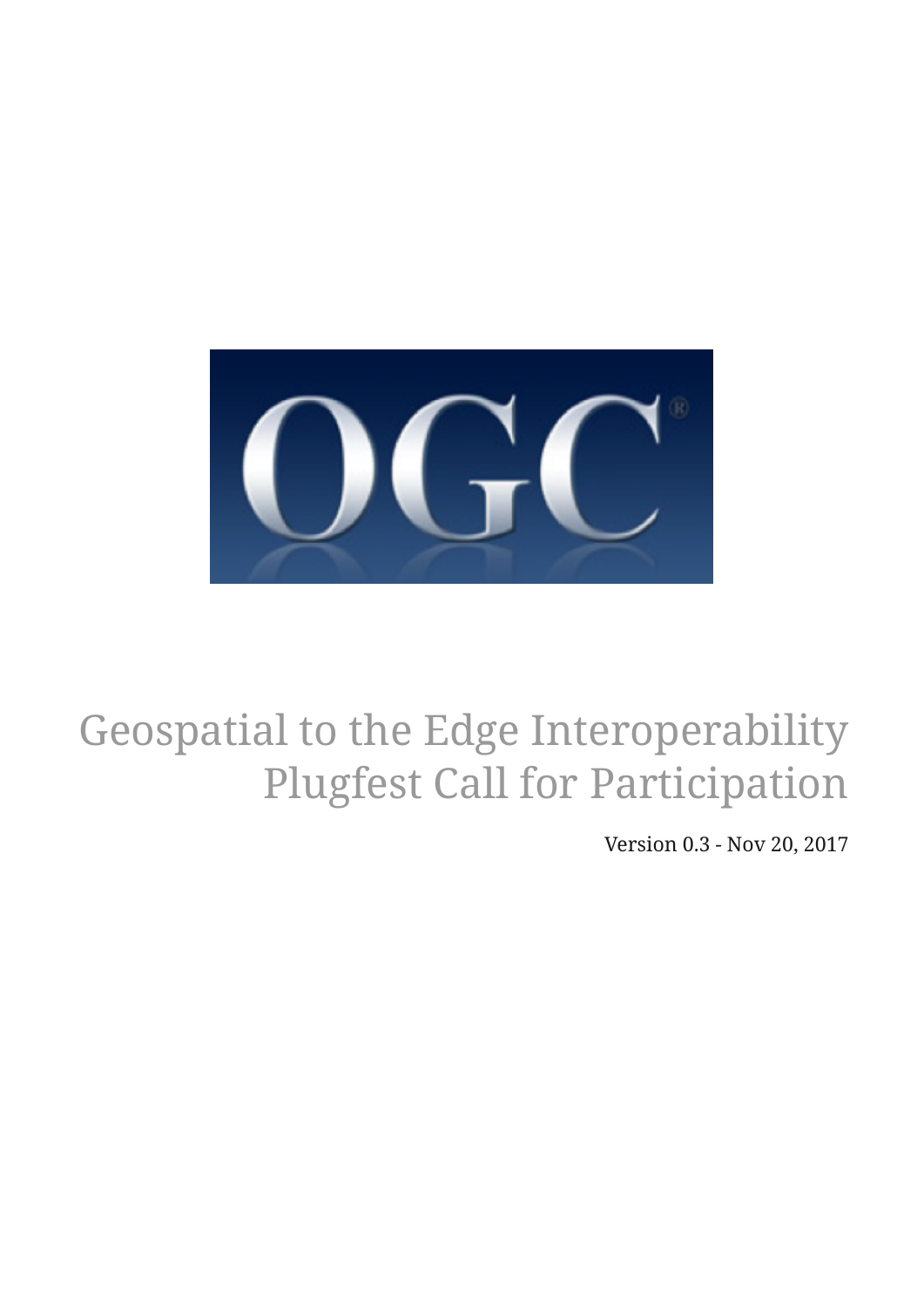## **Table of Contents**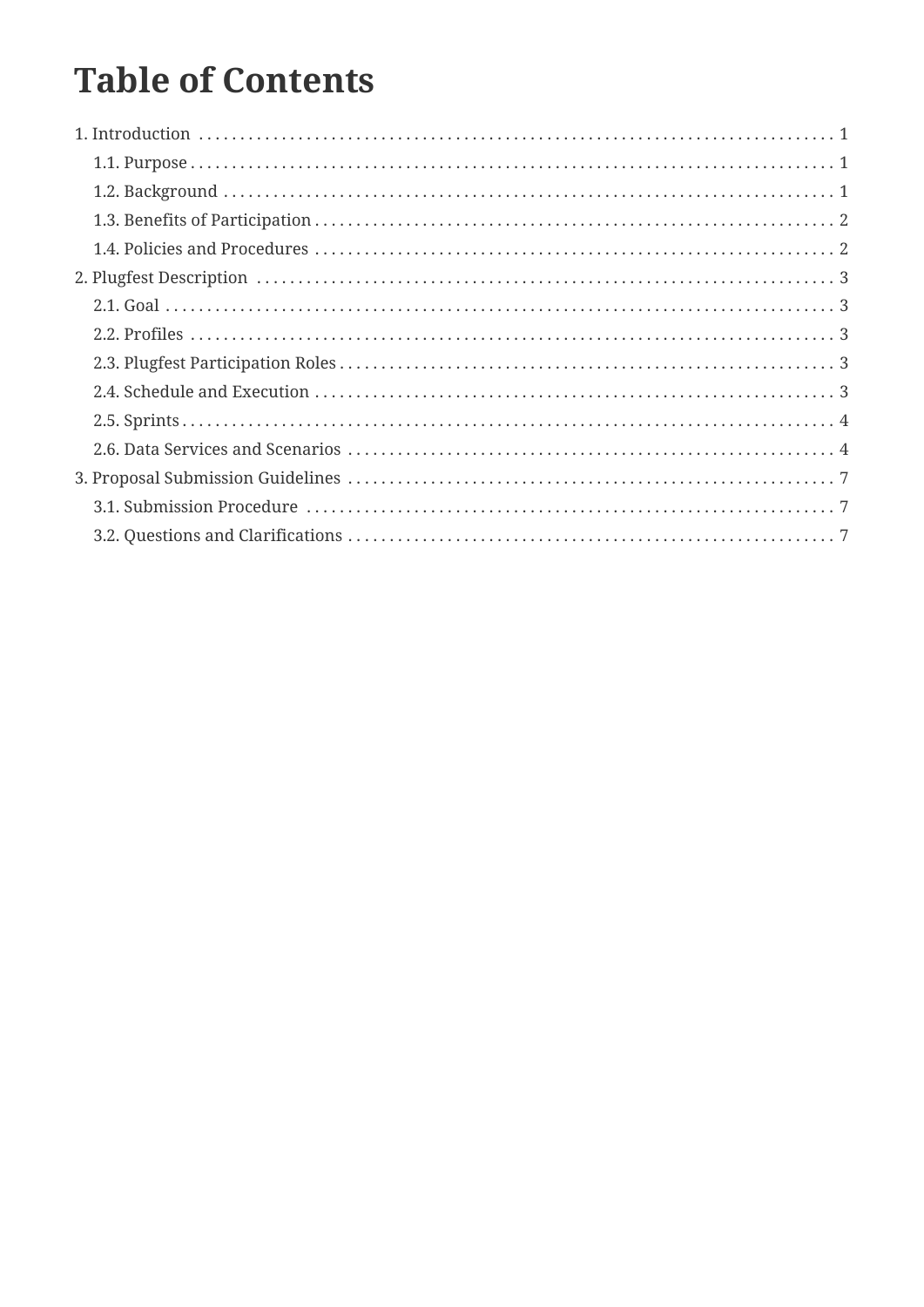## <span id="page-2-0"></span>**Chapter 1. Introduction**

## <span id="page-2-1"></span>**1.1. Purpose**

The Open Geospatial Consortium (OGC®) is releasing this *Call for Participation* ("CFP") to solicit proposals for the OGC Geospatial to the Edge Interoperability Plugfest ("Plugfest") initiative.

## <span id="page-2-2"></span>**1.2. Background**

This Plugfest, co-sponsored by Army Geospatial Center and the National Geospatial-Intelligence Agency (NGA/CIO&T), will bring together technology implementers and data providers to advance the interoperability of geospatial products and services based on community profiles. The Plugfest will assist tool enhancement and provide guidance to improve the delivery of enterprise geospatial data to end users.

Examples of how end user communities will benefit are:

- First responders, relief workers and fire fighters preparing for and operating in austere network environments.
- Emergency planners and managers supporting hurricane, wildfire, and earthquake preparedness, relief/response activities and damage assessment.
- Soldiers/warfighters during planning and executing operations specifically in disconnected, intermittent, and limited network environments.

The geospatial communities supporting defense, emergency response, and intelligence rely on geospatial data and open standards to accomplish their mission. To make sharing of data meet their specific needs, they used profiles. Profiles provide strict implementation guidance to ensure interoperability of geospatial systems in these highly specialized and demanding environments. Non-compliance to open standards profiles prohibits mission critical operations from executing effectively and efficiently.

Additionally, members of the IC, DoD, non-DoD/IC Federal agency members of the NSG, international partners, state/local municipalities, and Native American tribal organizations that are responsible for the operation, acquisition and/or development of systems and applications which collect, procure, produce, serve, exchange, or use GEOINT data are mandated to comply NSG implementation standards (NSGM 3202). The support of these profiles affect government acquisition decisions to ensure that all systems within the government can communicate appropriately. [From GEOINT Functional Manager Standards Assessment (GFMSA) Program Manual, NSGM 3202, June 2016]

A plugfest, an initiative of the OGC [Innovation Program](http://www.opengeospatial.org/ogc/programs/ip) [http://www.opengeospatial.org/ogc/programs/ip] provides the right venue for sponsors and technology implementers to come together in a collaborative agile process to solve geospatial challenges. A plugfest provides the scenarios and testing environment to advance implementation of profiles in commercial and open source software products. A plugfest allows organizations to test and validate that their software products can interoperate with other products implementing the same standards.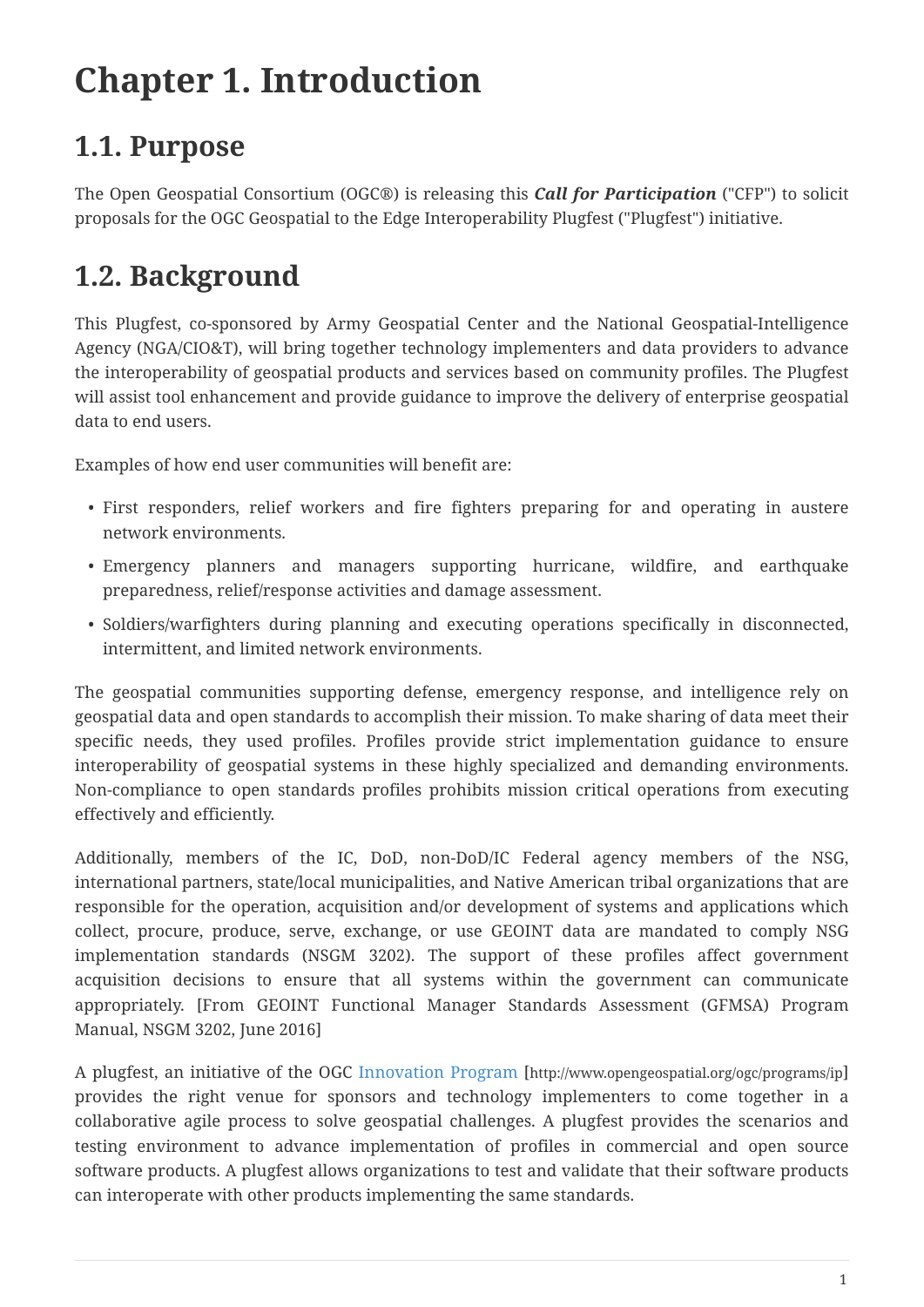### <span id="page-3-0"></span>**1.3. Benefits of Participation**

Participating in this plugfest offers commercial vendors and open source projects significant national (and international) exposure to the GEOINT community, as well as geospatial technology purchasers in general.

The Plugfest is a prime opportunity for software vendors to cooperatively test and refine services, interfaces and protocols in the context of a hands-on engineering experience that raises the visibility of all participants. The Plugfest also calls attention to the importance and availability of interoperability while using community profiles based on open standards. This initiative is designed to increase particular client-server interoperability capabilities in a way that leverages and contributes to interoperable geospatial services across different communities.

This Plugfest offers the opportunity to participants to primarily advance the creation, serving and accessing of vector data in modern OGC standards, such as GeoPackage and WFS 2.0, as well as, raster data using WMS and WMTS Tile Services.

## <span id="page-3-1"></span>**1.4. Policies and Procedures**

This Plugfest will be conducted in accordance with the following policies and principles:

- OGC Innovation Program Policies and Procedures [\(OGC 05-127r8\)](https://portal.opengeospatial.org/files/64320) [https://portal.opengeospatial.org/files/64320]
- OGC Plugfest Policies and Procedures [\(OGC 16-117\)](https://portal.opengeospatial.org/files/69705) [https://portal.opengeospatial.org/files/69705]
- Intellectual Property Rights<http://www.opengeospatial.org/about/ipr>
- Principles of Conduct <http://www.opengeospatial.org/ogc/policies/conduct>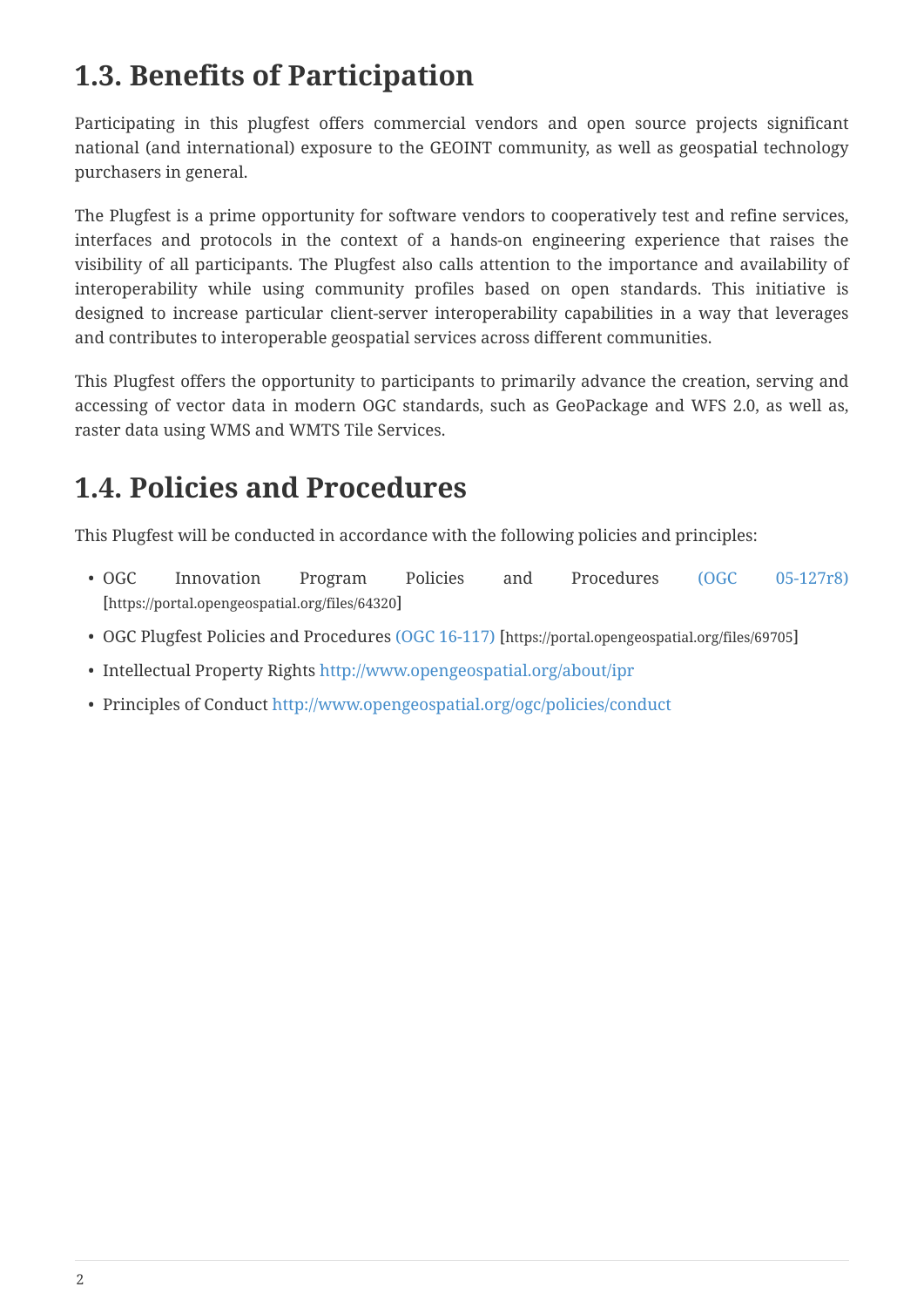## <span id="page-4-0"></span>**Chapter 2. Plugfest Description**

## <span id="page-4-1"></span>**2.1. Goal**

The goal is to increase interoperability of information system using community profiles. The Plugfest will assist tool enhancement and provide guidance to improve the delivery of enterprise geospatial data to end users.

#### <span id="page-4-2"></span>**2.2. Profiles**

The profiles that will be used in this initiative are:

- NSG GeoPackage 2.1 (raster and vector data), based on the OGC GeoPakage 1.1 standard: <https://nsgreg.nga.mil/doc/view?i=4379>
- NSG WMS 1.0 (raster data), based on the OGC WMS 1.3 standard: <https://nsgreg.nga.mil/doc/view?i=4209&month=11&day=13&year=2017>
- NSG WMTS 1.1 (raster data), based on the OGC WMS 1.0 standard: <https://nsgreg.nga.mil/doc/view?i=4448>
- NSG WFS 1.0 (vector data), based on the OGC WFS 2.0 standard: <https://nsgreg.nga.mil/doc/view?i=4388&month=11&day=17&year=2017>

#### <span id="page-4-3"></span>**2.3. Plugfest Participation Roles**

The participants in the plugfest can take the following roles:

- **Data Providers** are organizations that provide data sources that can be tested by other participants either serving it via OGC services or opening in a client.
- **Service Providers** are organizations that produce services for clients to access.
- **Client Providers** are organizations that provide clients that will consume GeoPackage data and services to be used for a specific purpose.

#### <span id="page-4-4"></span>**2.4. Schedule and Execution**

The following table details the major events and milestones associated with this initiative:

| Milestone       | <b>Date</b>       | Event                                         |
|-----------------|-------------------|-----------------------------------------------|
| M <sub>01</sub> | November 21, 2017 | Call for Participation (CFP)<br>Release       |
| M <sub>02</sub> | December 4 2017   | Clarification Q&A Webinar<br>(Open to anyone) |

*Table 1. Master schedule*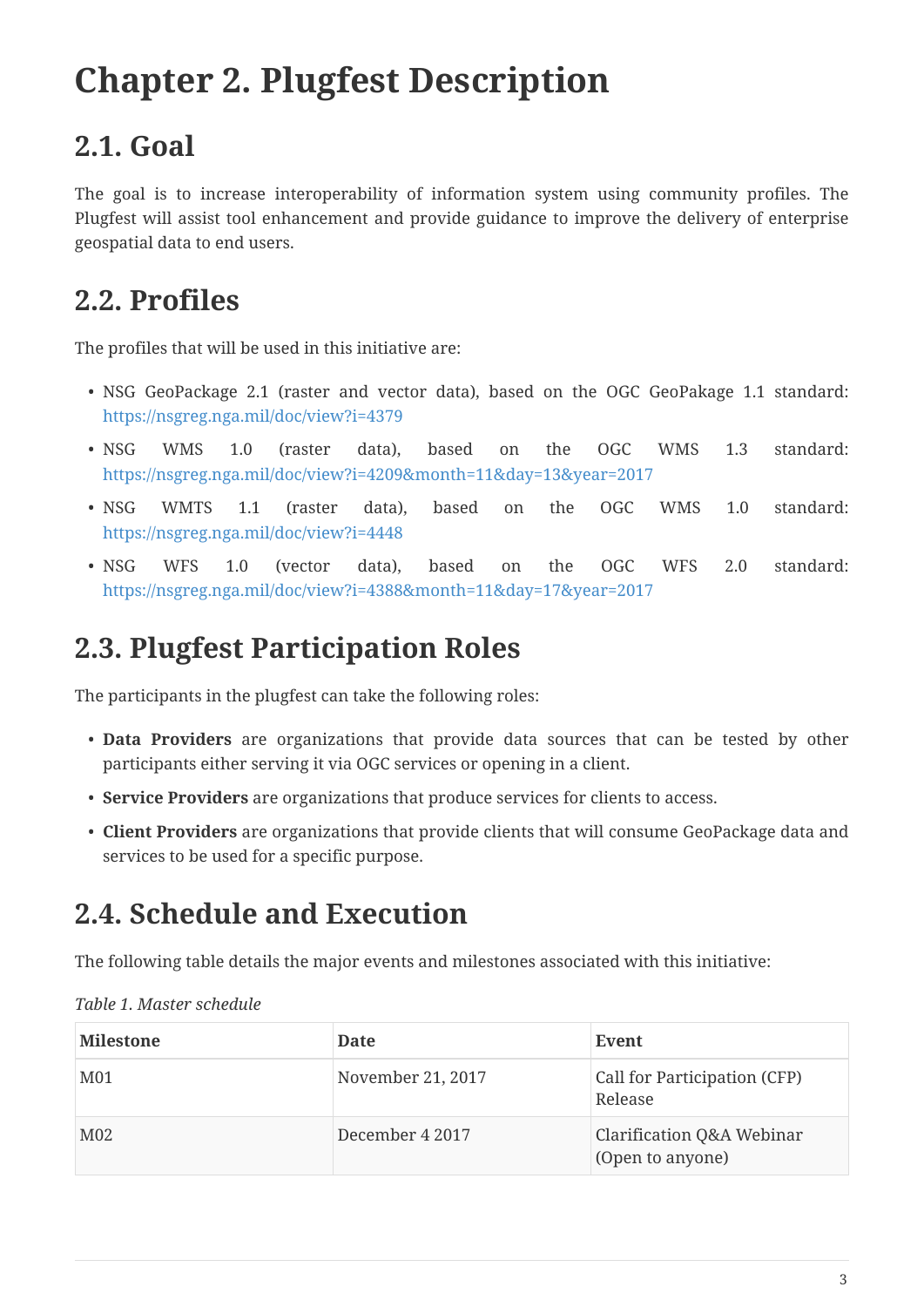| <b>Milestone</b> | <b>Date</b>         | Event                                                                                 |
|------------------|---------------------|---------------------------------------------------------------------------------------|
| M03              | January 8, 2018     | <b>CFP Proposal Submission</b><br>Deadline                                            |
| M <sub>04</sub>  | January 22, 2018    | Selected Participants get<br>Notified                                                 |
| M05              | March 6, 2018       | Participants Kickoff (pre-sprint<br>clarification open to registered<br>participants) |
| M06              | April 20, 2018      | Data and Servers Ready for<br>Sprint 1                                                |
| M07              | April 23 - 27, 2018 | Sprint 1 - Clients Testing                                                            |
| M08              | May 25, 2018        | Interim call                                                                          |
| M09              | June 22, 2018       | Interim call                                                                          |
| M10              | July 20, 2018       | Data and Servers Ready for<br>Sprint 2                                                |
| M11              | July 23 - 27, 2018  | Sprint 2                                                                              |
| M12              | Aug 31, 2018        | Report Submitted (for OGC TC<br>for public release approval)                          |

### <span id="page-5-0"></span>**2.5. Sprints**

Sprints will happen virtually allowing participants around the world to participate and to minimize costs related to travel. Each sprint will last for 1 week. It is expected that during that week participants are available to respond to inquires posted by other participants. In the sprint time clients will perform a set of operations following a scenario and will document their success and failures.

Two sprints are planned on this plugfest.

**Sprint 1** will test existing commercial and/or open source products against the scenarios. A limited (not for public dissemination) report on Sprint 1 findings, not revealing vendor information, will be shared with the Sponsors and relevant OGC Standards Working Groups. The findings (need for improvement in data structure, servers and clients) will be properly documented.

**Sprint 2** will repeat the test performed in Sprint 1. Participants will have three months to improve their software to better create the GeoPackage files and improve their services and clients based on the feedback from Sprint 1.

## <span id="page-5-1"></span>**2.6. Data Services and Scenarios**

The data sets used for the plugfest will be finalized by prior to the kickoff date in March. The data will be unclassified, non-For Official Use Only (FOUO) and free of license restrictions or pursuant to other proprietary protection. Data may be pulled from open sources, government-provided, and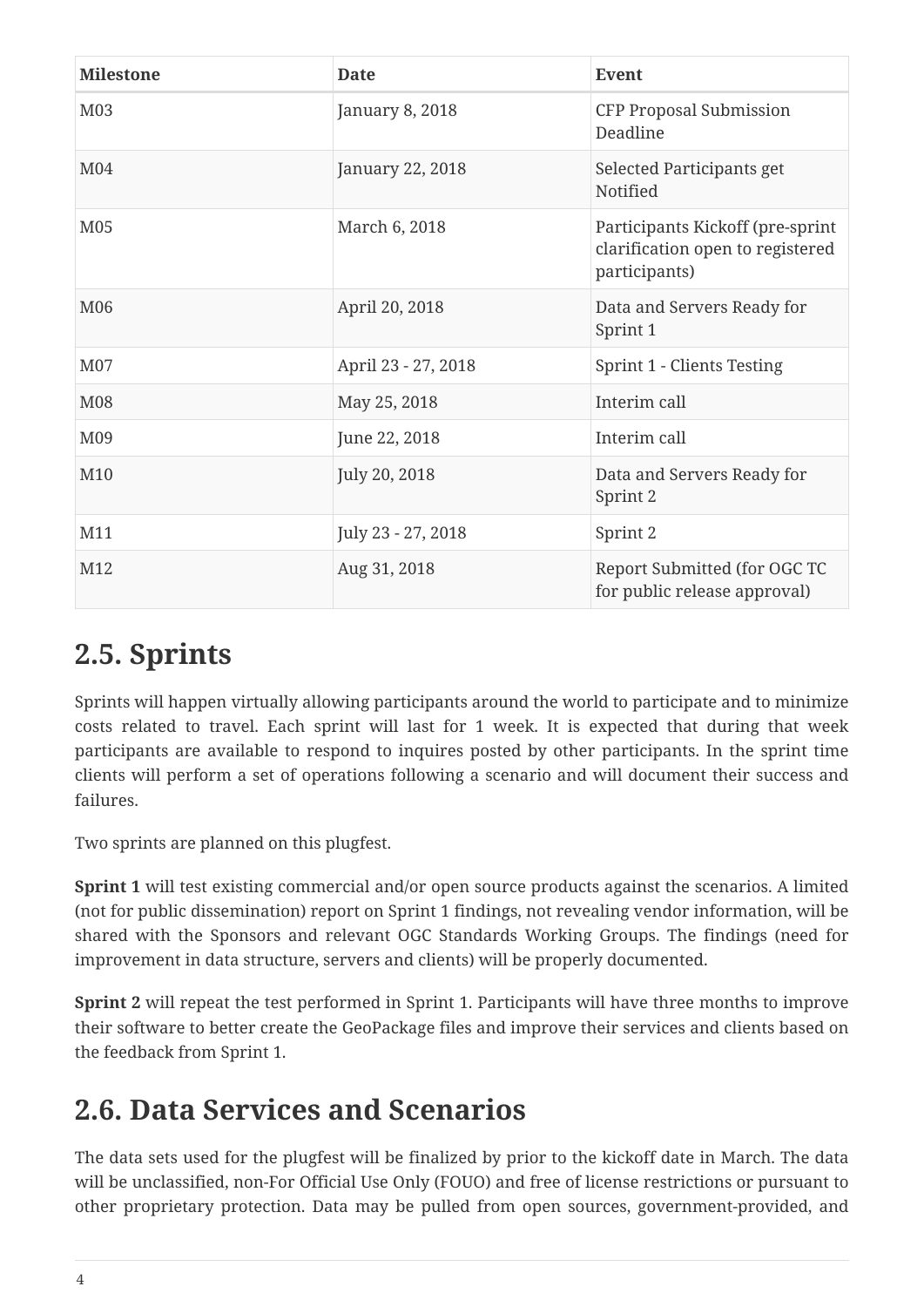provided by Plugfest participants as long as it meets the non-proprietary requirement stated above. Dataset format testing criteria will be determined by the AGC prior to the beginning of the first sprint. During the Plugfest four NSG Profile standards will be tested, namely, GeoPackage, Web Map Service (WMS), Web Map Tile Service (WMTS) and Web Feature Service (WFS). (More details on these standards can be found at <http://www.opengeospatal.org/standards/>and the NSG Registry at [https://nsgreg.nga.mil/\)](https://nsgreg.nga.mil/).

Participants will have their data and services tested with a validator and with participating clients. The OGC Validator tool (TEAM Engine] is available in the [OGC validation portal](http://cite.opengeospatial.org/te2/) [http://cite.opengeospatial.org/te2/]. TEAM Engine and the tests will also be made available as a docker container and installed in the DoD environment. The data and services will also be tested with participating clients to ensure the NSG profiles are properly implemented ensuring interoperability across DoD and Industry. The goal of each scenario is to understand the success rate of interoperability across the various Geospatial platforms.

An overview of each scenario is presented bellow.

In **Scenario 1**, participants will test their software and services for creating and displaying data compliant with the NSG profile for GeoPackage 2.1.

Participants will demonstrate the ability to:

- Produce and display raster and vector data from provided source data
- Interact with vector attribute data
- Use appropriate coordinate systems for the NSG
- Create NSG Metadata Foundation (NMF) metadata within the GeoPackage
- Implement NSG-approved extensions of OGC GeoPakcage

In **Scenario 2**, participants will test their implementations of the OGC WMS standard in a variety of commercial and open source GIS software.

The following will be tested:

- Performance
- GetMap, at all zoom levels and for each layer (including transparency)
- GetFeatureInfo, at all zoom levels and for specific layers (including transparency)
- GetCapabilities
- Coordinate systems that are used by the US and other international organizations (e.g. Lat/Long, UTM, UPS, MGRS)
- Test user-friendliness of server throwing exceptions
- Bounding box queries based on a given CRS.
- Authentication with user name and password, using either HTTP or HTTPS

In **Scenario 3**, participants will test their implementations of the NSG Profile of WMTS 1.1 (OGC WMTS 1.0) in a variety of commercial and open source GIS software.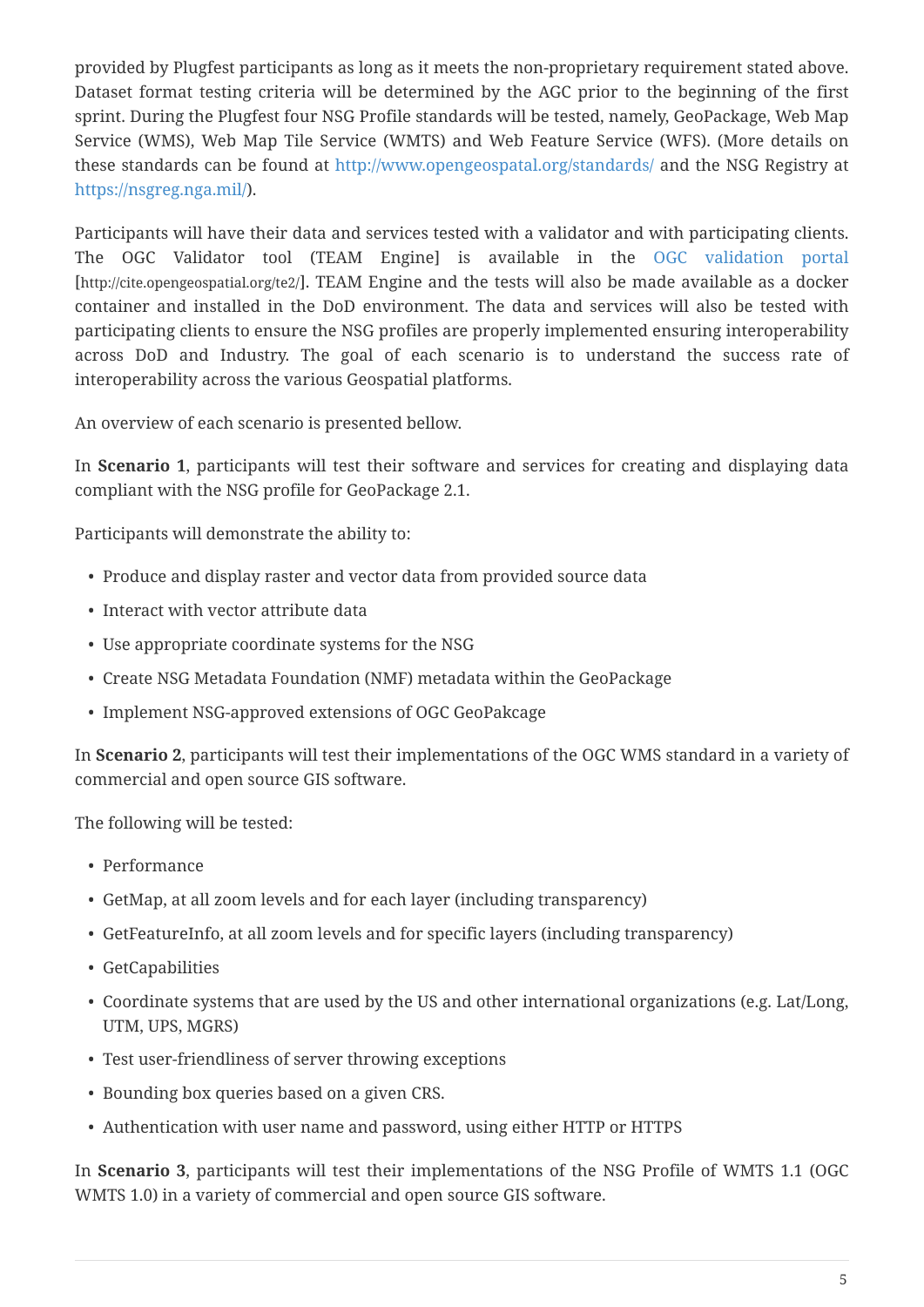The following will be tested:

- Performance
- Produce and display raster data compliant with the profile
- Comply with Service metadata requirements
- Use appropriate coordinate systems and Tile Matrix sets for the NSG
- Conduct all NSG mandatory operations (GetCapabilities, GetTile, GetFeatureInfo)
- Test user-friendliness of server throwing exceptions
- Authentication with user name and password, using either HTTP or HTTPS

In **Scenario 4**, participants will test their implementations of the NSG Profile for WFS v1.0 (OGC WFS 2.0) standard in a variety of commercial and open source GIS software.

The following will be tested:

- Produce and display vector data compliant with the profile
- Interact with vector attribute data through feature operations
- Comply with service metadata requirements
- Use appropriate coordinate systems for the NSG
- Conduct NSG mandatory operations for NSG Basic and Locking WFS